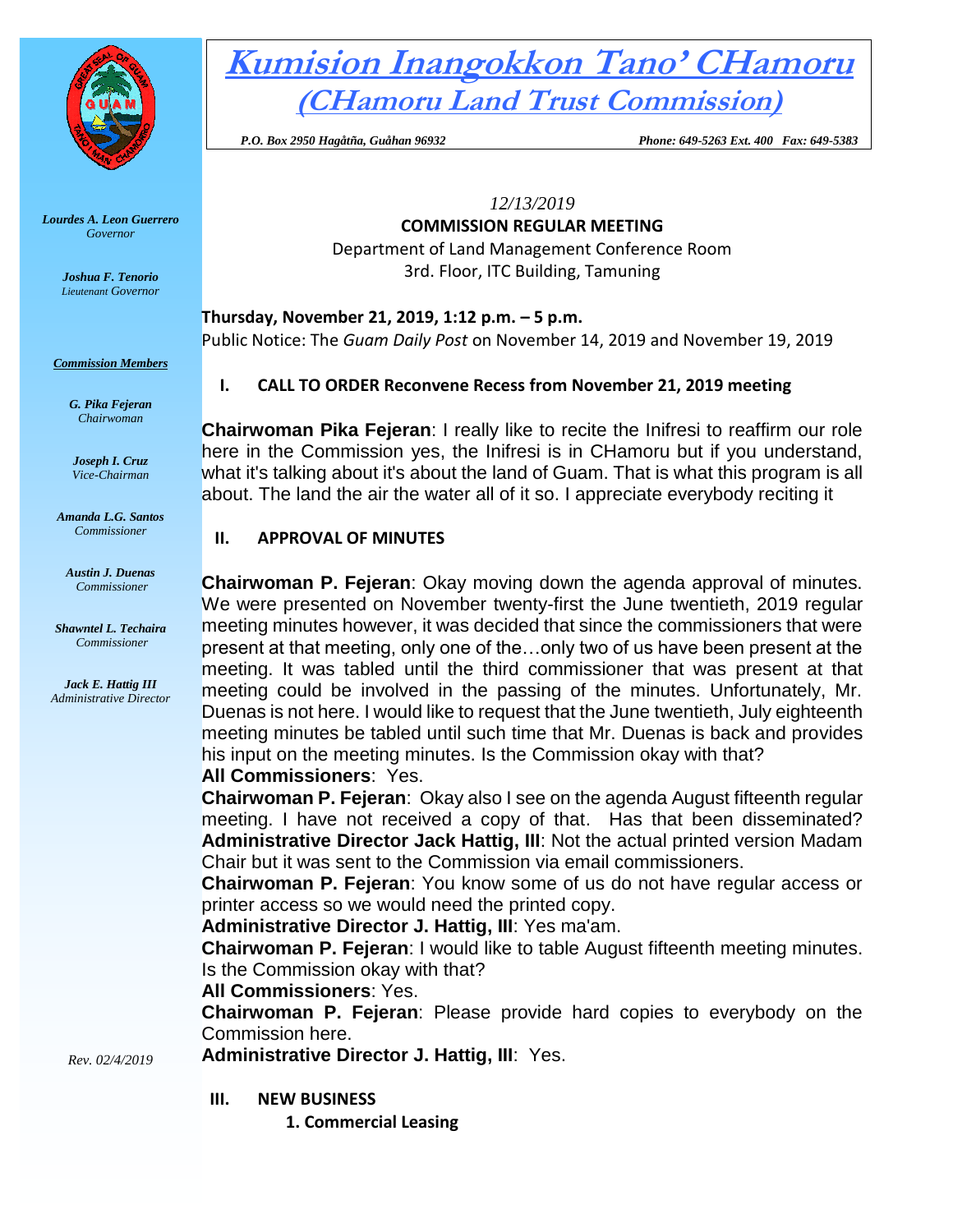#### **a. Department of Public Works request for right of entry**

**Chairwoman P. Fejeran**: Next item under new business commercial leasing Department of Public Works request November twenty-first. Again, because we were… we wanted the Director to go back and talk to Department of Public works for in kind services and what that would look like, so does the Director have an update?

**Administrative Director J. Hattig, III**: Yes, I do. Thank you, Madam Chair speaking with the Department of Public works I was able to and we were able to agree that re-opening easements that were previously open and overgrown is something that Department of Public works can do. I met with Director Arriola and he gave me his commitment to accomplishing that. We also began a discussion on what we can do to open up virgin territory, new openings or easements and more regulated for illegal dumping and so we began the dialogue that involved mayors and other partners so that we can get those open. Also, I met with the Chief Engineer and we discussed an opportunity to provide access to Oka Point so that I can give that to the Commission for review in exchange. So, those are the three things that I had talked about concerning right of entry.

**Chairwoman P. Fejeran**: Okay and recap for Mr. Cruz who was not here at the November twenty-first meeting. Can you just recap what this request is?

**Administrative Director J. Hattig, III**: So, this request right here is for…I have here the right of entry agreement sent to me from DPW, and it is to enter Lot 5173-1-R2New-R4 which is Oka Point to utilize the property as a temporary contractor staging area for the resurfacing of Chalan San Antonio or Route 14. That was the request from DPW.

**Commissioner Joseph Cruz**: Why are we addressing R6?

**Administrative Director J. Hattig, III**: That was originally what was put on, they clarified it with what they submitted.

**Commissioner J. Cruz**: Is Public Works doing the work for these services or \*\*inaudible\*\*?

**Administrative Director J. Hattig, III**: It is the contractor that is doing it so, we're giving Public Works the right of entry contract or agreement so the contractor can utilize it.

**Chairwoman P. Fejeran**: Or you are presenting to the Commission to approve a right of entry?

**Administrative Director J. Hattig, III**: Well that is what was presented to me and I am forwarding it to the Commission.

**Chairwoman P. Fejeran**: No decisions have been made on this. It was the first time presented to the Commission.

**Commissioner J. Cruz**: So, they're using the leverage of opening our easements in lieu of utilizing the site for construction.

**Administrative Director J. Hattig, III**: For a period of one year.

**Commissioner J. Cruz**: Okay. Now, is not Public Works mandated to do that, clearing of easement? Opening of easement? Because it is no different than the mayor asking to open easement.

**Administrative Director J. Hattig, III**: I have a representative from Public Works if you would like to hear from them, the Chief Engineer.

**DPW Chief Engineer Masoud Teimoury**: Masoud Teimoury, the chief engineer from Public Works. As you know Route 14 requires commercial intensive staging.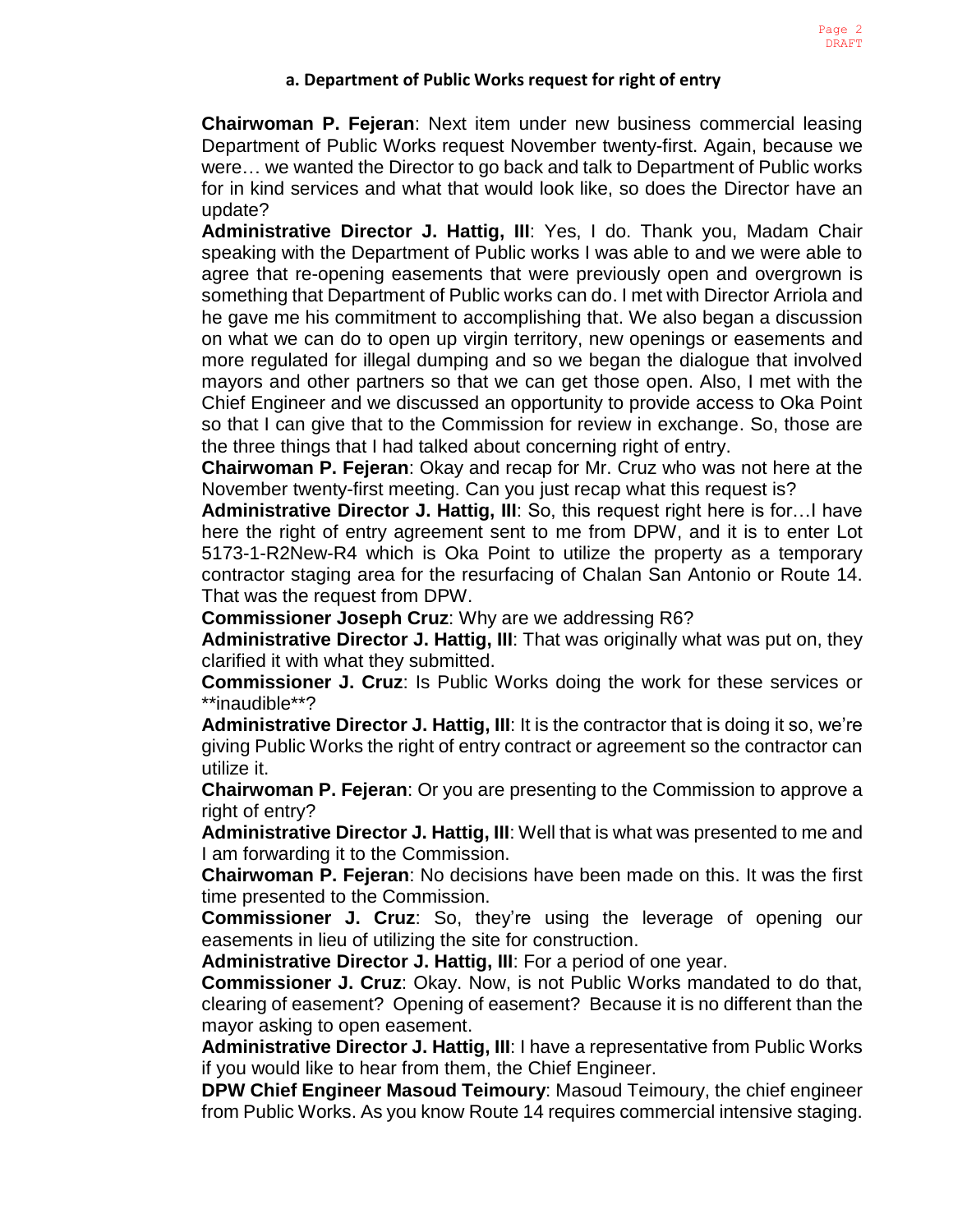There are no other areas for the contractors to have a lay down for the equipment or the material. We do appreciate the time and consideration that this board will give us hopefully so we can get this important project worthwhile for the Guam community to begin and the Director has been kind to talk to us and we are more than happy to reciprocate this favor and in any practical and possible way.

**Commissioner J. Cruz**: The favor that you are trying to ask CHamoru Land Trust is opening our easement to Public Works?

**Mr. M. Teimoury**: Yes, in addition we would like to offer whatever within the means.

**Commissioner J. Cruz**: Okay but the offer that you are asking is already mandating Public Works for clearing. So, if we are using that as a leverage, what's the CHamoru Land Trust benefit from it?

**Chairwoman P. Fejeran**: So, sorry…

**Mr. M. Teimoury**: The benefit of…the benefits could be, I have with me Karen from right of way section. The benefit would be, first of all we would provide and maintain and remain the utilities that the contractor will have to apply for and use for \*\*inaudible\*\* and that I believe would be a plus. In addition, we can help CHamoru Land Trust as we have done in the past you know, clearing the lots that during Dengue Fever we've been with limited resources along Swamp Road that…we can do many, many other things that within reason within our financial capability that would benefit CHamoru Land Trust.

**Commissioner J. Cruz**: Have we identified the total mileage or the total width of the easement we are \*\*inaudible\*\*?

**Administrative Director J. Hattig, III**: We're identifying these ten properties. I know I sent a draft of a memorandum of understanding or memorandum of agreement and we're concentrating on the ones that have been overgrown and we're identifying ten within a 180-day period and we would like to get them open…

**Commissioner J. Cruz**: So, you don't have a hard-set data of how many miles and what width and what kind of improvement…

**Administrative Director J. Hattig, III**: Not yet.

**Commissioner J. Cruz**: Is it just a coral base? Is it a… because I know it's Public Works is now paved down in Mongmong. That is part of an improvement, but CHamoru Land Trust, what are we banking on Public Works?

**Chairwoman P. Fejeran**: I just have a question that you brought up Mr. Cruz. You mentioned DPW is required to open easements, for the Government of Guam already, is that right? Are you able to talk about that requirement?

**DPW Rights of Way Section Karen Charfauros**: No, DPW federal funds will pay for rerouted roads but the secondary roads are up to the prevue of the mayors.

**Commissioner J. Cruz**: Any federal funds being used for this offering to CHamoru Land Trust?

**Ms. K. Charfauros**: No.

**Commissioner J. Cruz**: No?

**Ms. K. Charfauros**: This would be done with local funds.

**Mr. M. Teimoury**: \*\*Inaudible\*\*

**Commissioner Arlene Bordallo**: Can I ask a question on the private company? **Ms. K. Charfauros**: It's going to have to be a private company

**Commissioner A. Bordallo**: Because normally the private company would \*\*inaudible\*\* you know…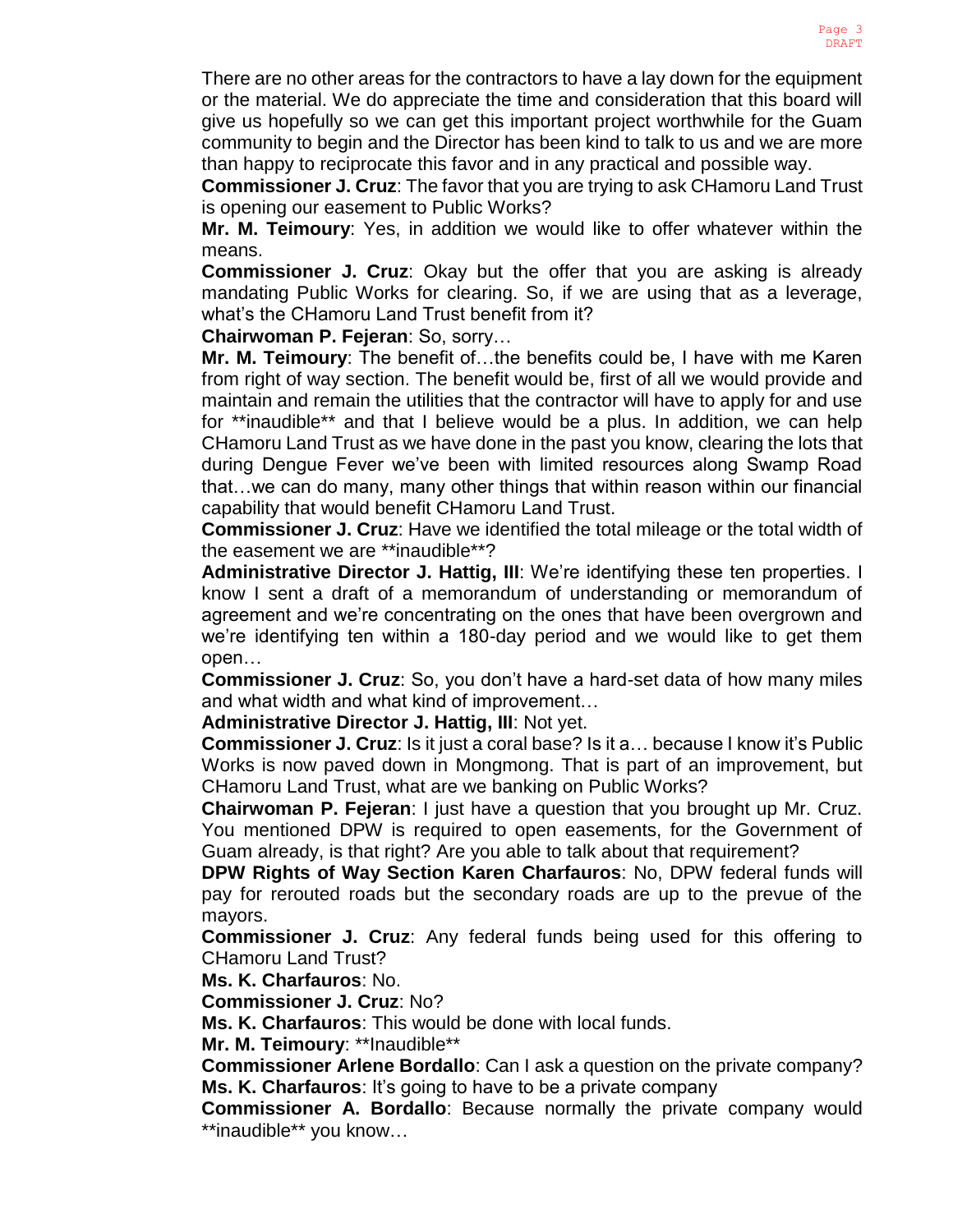**Ms. K. Charfauros**: That…

**Commissioner A. Bordallo**: Because I have come across…

**Ms. K. Charfauros**: This project Route 14 is a federally funding project and it is up to DPW for the staging area for this project. This is DPW's purview.

**Commissioner J. Cruz**: So, we did refuse Black Construction for the reconstruction of Route 3 there is no different than what you guys are asking but Public Works will show us, but it was Black Construction representative who came in and ask we're asking to provide us a simple clearing for the lot that's going to be used but they decided it's too expensive. So, for you to come in and use a right of entry to utilize CHamoru Land Trust, and use the bargaining table of the mandate that Public Works is authorized to open and clear easements?

**Mr. M. Teimoury**: We can also use the area that you are going to be hopefully utilizing as we mentioned previously on that the other contractor didn't do and doing our own done per say. Locally and by our own we can take care of that. So basically, we need your help your cooperation and in return whatever in reason we can offer.

**Chairwoman P. Fejeran**: It sounds like you mention utilities to be installed by the private contractor. Is that the lay down area, is the staging area?

**Mr. M. Teimoury**: Yes, ma'am

**Chairwoman P. Fejeran**: Okay, that is different than what was presented at the last meeting.

**Mr. M. Teimoury**: It was just something that to make sure to recognize the fact that we are doing all this in spirit of our cooperation on behalf of DPW. It would be a win-win situation in my opinion to share that.

**Administrative Director J. Hattig, III**: I had the meeting with Mr. Masoud after \*\*inaudible\*\* the original request. Again, I can present.

**Chairwoman P. Fejeran**: This is an update?

**Administrative Director J. Hattig, III**: I can present an update.

**Commissioner J. Cruz**: This document does not reflect any acreage. If I were reading this, a right of entry could just be a \*\*inaudible\*\* but this one you're saying that utilize the property as temporary contractor's staging area but how many acres?

**Administrative Director J. Hattig, III**: I had quoted that in the initial response for a one-acre portion, but again you know with regards to Public Works being here they provided some additional…

**Chairwoman P. Fejeran**: Additional information.

**Administrative Director J. Hattig, III**: Information.

**Chairwoman P. Fejeran**: I think what…I'm really glad you guys are here, because what the Commission is doing is trying to catch up and figure out hey what are you asking for what could we potentially get from this we had this the first time we're being presented with a lot of this information What I'd like to see is a real proposal from Department of Public Works.

Mr. M. Teimoury: Sure, we can do that provide in writing…\*\*inaudible\*\* but basically, we have on this map shown the area which we are proposing and…

**Administrative Director J. Hattig, III**: That is different from our discussion or from my original proposal because the discussion afterwards.

**Chairwoman P. Fejeran**: I understand you are…change and progress as we look at it more, so…

**Mr. M. Teimoury**: The proposal also provided the \*\*inaudible\*\*. **Chairwoman P. Fejeran**: Do you have a copy of this?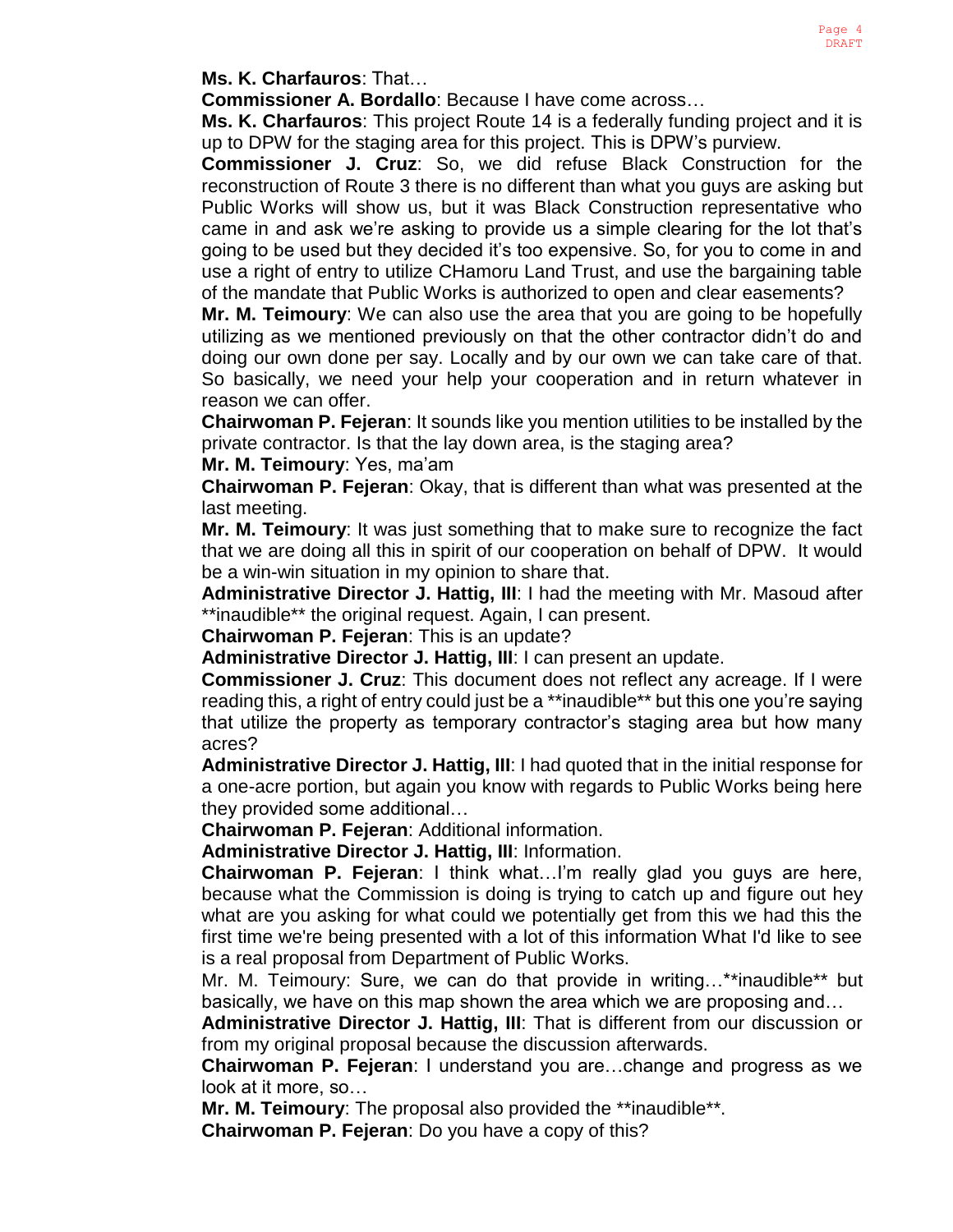**Administrative Director J. Hattig, III**: No, after our discussion they were supposed to provide me with it, but they provided it today.

**Commissioner J. Cruz**: It looks like they are using former parking area, right by Public Health and there is no topo on this as to set the property how is this going to be affecting \*\*inaudible\*\*.

**Mr. M. Teimoury**: If it is a parking area, primarily poses it's to a greater extent the lot \*\*inaudible\*\*, a lay-down area cannot be too much of a topography so we must make sure it's also usable for not only for our \*\*inaudible\*\*.

**Commissioner J. Cruz**: Just this side?

**Mr. M. Teimoury**: If I am not mistaken \*\*inaudible\*\*.

**Administrative Director J. Hattig, III**: That is an access point right here.

**Commissioner J. Cruz**: I understand that, but you are not coming down from the area.

**Mr. M. Teimoury**: Of course not.

**Chairwoman P. Fejeran**: What is your timeline?

**Mr. M. Teimoury**: The construction period, is, as I understand… it would be six hundred days plus. So, we would appreciate it if we could have two and half to three years of access and if there are any issues and in doing the work, we won't be coming back asking for extension for…

**Chairwoman P. Fejeran**: Yeah, but I would appreciate that I have a…

**Mr. M. Teimoury**: Let us say, two or three years I think the condition are written there but I'm not sure how that version is \*\*inaudible\*\* but let's say just to be safe, two to three years.

**Chairwoman P. Fejeran**: I just wanted to point out this property is one of the properties that was identified by the commercial leasing process. It is sitting in our bank of properties ready to be, I guess gone through GEDA as a proposal for commercial lease. I do not know if you know that, but it was one of four properties, or one of six that we were able to get through which needs to be commercial leased. It sounds like a lot has changed, at least from the first presentation, Director Hattig has presented at the last meeting. What I would appreciate is the very detail in-depth concrete description of what your requesting from the Trust, what the project entails. Commissioner Cruz mentioned, to me right of entry you can go in and pass through etc., but this is, this looks like it's still called a right of entry but you're going to be doing a lot of clearing in there and install utilities so, I would like to really understand what you are asking of us.

# **Mr. M. Teimoury**: Sure.

**Chairwoman P. Fejeran**: Of the Commission.

**Commissioner J. Cruz**: The vegetation going to be cleared here?

**Mr. M. Teimoury**: The, in the immediate area where \*\*inaudible\*\* I am sure we have to do something…you want to add anything?

**Ms. K. Charfauros**: Yes, this is going out to the in short \*\*inaudible\*\*.

**Mr. M. Teimoury**: \*\*Inaudible\*\* your assistance, your cooperation to this project, I have a date here.

**Ms. K. Charfauros**: The project is \*\*inaudible\*\* right to enter.

**Chairwoman P. Fejeran**: How long have you known about the project?

**Mr. M. Teimoury**: We have known about the project for a…

**Ms. K. Charfauros**: A few years. Yeah, we have been working…

**Chairwoman P. Fejeran**: Well you are coming to us at a…

**Mr. M. Teimoury**: \*\*Inaudible\*\*.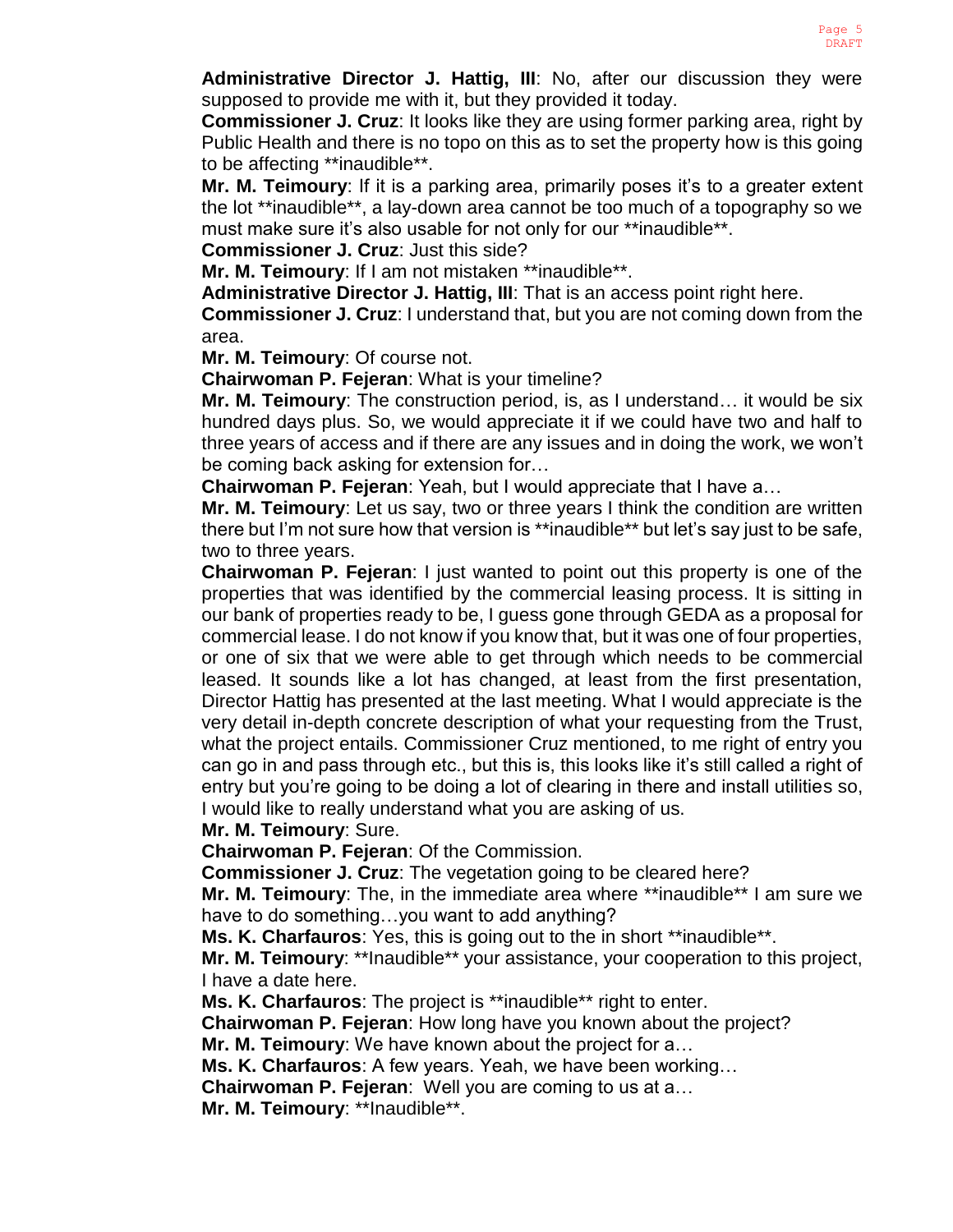**Chairwoman Fejeran**: At this last-minute thing and you have to understand we have our own interest that we have to protect with the properties.

## **\*\*PBS Audio CD is inaudible (skips and freezes) from 20:40 to 36:07**

**Chairwoman P. Fejeran**: Director, I think you need to identify ten properties to be opened.

**Administrative Director J. Hattig, III**: Yes, it is a start.

**Chairwoman P. Fejeran**: You know I appreciate you trying to do that but at this point you really need to be transparent with this and for me. You are going to go back and look at maps and determine where to open them up that doesn't sound very transparent to me. For you to put together a proposal and perhaps a program to that you will administer to make sure that these that are identified to be opened up and they will benefit the most leaseholders they're offering to open up because we don't want to a 1/3 of an easement. How are we going to identify, how is it going to benefit and then also when we open up easements? We know there is a lot of public dumping and they see an open road in the jungle and they are going to go down there and they are going to dump their trash. So, if these easements are opened up, how are we going to protect them? Because we cannot just open them up and we are going to create another dumpsite in the jungle. I want to see a very comprehensive plan on how we are going to use their services to the best benefit of our leaseholders and future lease holders.

**Commissioner J. Cruz**: You mentioned ten you can identify, or you mentioned ten you are going to proposing to identify.

**Administrative Director J. Hattig, III**: No, what we are trying to identify and that's why we haven't thought of…

**Commissioner J. Cruz**: Any idea…you have not identified yet…

**Administrative Director J. Hattig, III**: We are still conducting our…

**Chairwoman P. Fejeran**: You know it be very useful, I believe you were in three different villages talking to our leaseholders and people in our program. It would have been very beneficial if you were out there asking them who doesn't have access, sign up here if you want to petition the Commission to choose your easement to be opened. I am talking about involving are leaseholders access come forward and say hey you know me and everybody in this lot you don't have access, so I want you to have…

**Administrative Director J. Hattig, III**: We are working to conduct those site inspections now to provide you with the information…

**Chairwoman P. Fejeran**: Okay, I do not think I mentioned site inspections. I would like to see a comprehensive program for how you are going to identify these…if you need site inspections to then…

**Administrative Director J. Hattig, III**: We need to go out to the area. We need to take a look at the…because maybe like I mentioned before the easement have been opened before. Maybe to what extent it needs to be, that's another condition, you said to what extent is the condition of the easement and can they do it, visual that's what we need to do we need identify visually, so…

**Chairwoman P. Fejeran**: You know that is not what I am asking, I don't know maybe the Commission has a better idea, but I…

**Commissioner J. Cruz**: \*\*Inaudible\*\*.

**Chairwoman P. Fejeran**: I would rather hear it from our leaseholders. Why are we going to send our already overworked staff already having them go out and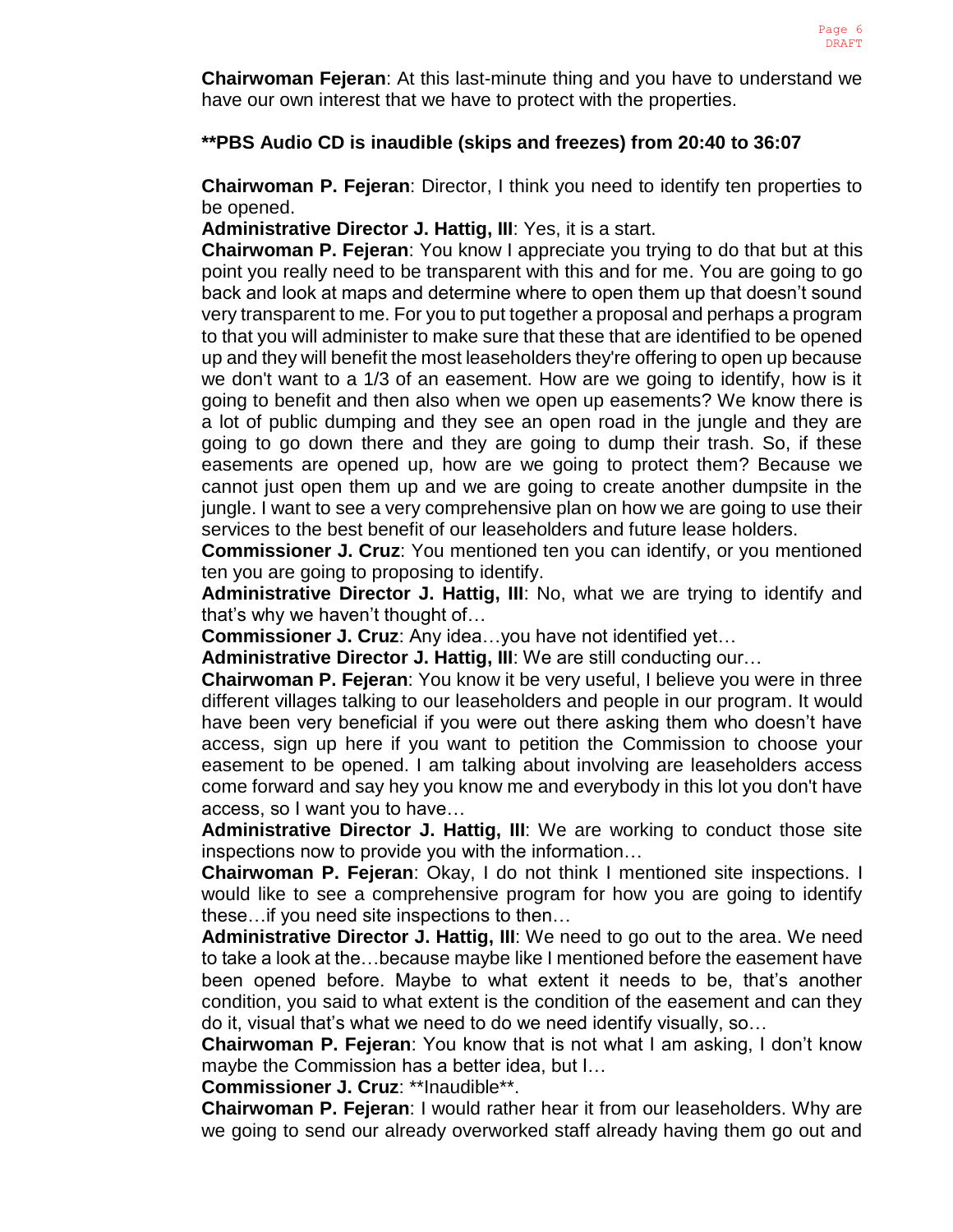try to figure out okay yeah this needs to be opened when the people over there they don't they're not ready to build access why are we going to…

**Commissioner J. Cruz**: Another option is that they can use, these agents go out daily, constantly, and they would know which road needs to be open.

## **Chairwoman P. Fejeran**: Yeah.

**Administrative Director J. Hattig, III**: But…

**Commissioner J. Cruz**: By getting their input, you can identify the site by subdivision by tract, by location. Why duplicate that inspection if they already went out.

**Mr. M. Teimoury**: Also, if I may add I'm in agreement with what the Director said earlier site visit, site investigation is necessary because just identifying papers unfortunately surveyors are used to be putting in an easement. Whether that easement is practical to be open for that topography. Land for anybody to access, we like to help, of course with our sister agency and yours. Department of Land Management is going to be really involved in this because in the past we have been in trouble by thinking we are in the easement but then we cleared somebody's property. It should not have been, they need to mark these easements, provide the ability of vehicles to travel through it. Can you benefit some lots as you mentioned so there should be some level of investigation before we go and mark some clearing areas that nobody can drive?

**Chairwoman P. Fejeran**: Yes, I agree. Site visits are…you cannot do anything without seeing what's good on the properties understand what the conditions are but my direction to the Director was put together a program so that we know that there's a very transparent and fair that would benefit the most of our leaseholders. I know that maybe there is twenty-five that we have identified when we go out and say okay, twenty-five, there is more than twenty. You know, so…

**Commissioner J. Cruz**: So is Land Management prepared to assist us in aligning this easement. Did you ask Public Works if…?

**Administrative Director J. Hattig, III**: We have cooperation…

**Mr. M. Teimoury**: They should. As you know…

**Commissioner J. Cruz**: But have they been contacted that this…

**Mr. M. Teimoury**: No.

**Commissioner J. Cruz**: This what we are proposing for this right of entry.

**Administrative Director J. Hattig, III**: We have…

**Commissioner J. Cruz**: You are putting 80 miles of road and they need an alignment. All I am asking is are they in the same page with us. You are presenting a right of entry sign and acknowledge all terms and conditions is...did you say…

**Chairwoman P. Fejeran**: I think this is a good first discussion, I think there is obviously a lot of work that needs to be done…

**Mr. M. Teimoury**: Yes, ma'am.

**Chairwoman P. Fejeran**: On this side and, we need to get all the information from you guys.

**Mr. M. Teimoury**: Sure.

**Chairwoman P. Fejeran**: I am hopeful it will happen; it sounds like you guys have a tough deadline you are having to get so I am sure we will get that from you right away. I think, I know it will take a lot of work on the Land Trust side to make sure that, once we get this, and I hoping we will arrive at an agreement but we administered and identified of these easements in a fair way and as transparent as possible. Because I do not want a repeat history where DPW was going out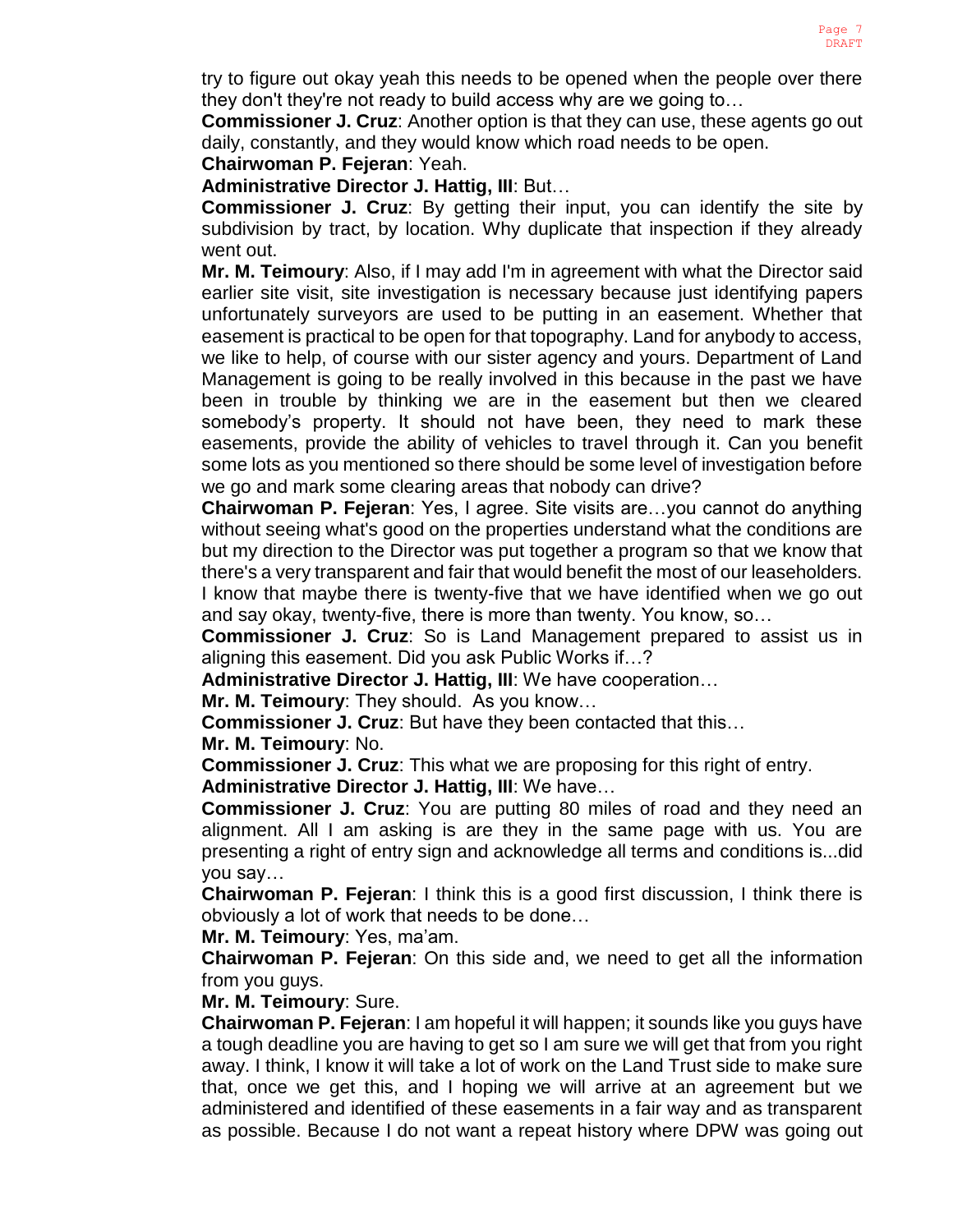and clearing Barrigada Heights and that just very controversial because it was not done in an open and transparent manner. The Commission had no idea that DPW was doing this on our properties. I really want to avoid that. I am asking the Director to put together a program that is clear and that we can engage with our leaseholders. Okay.

**Mr. M. Teimoury**: You should keep in mind that there are asked to be opened and are not prone to issues that later becomes bigger issue. Once you clear aside vegetation, you are opening yourself to additional concerns that, you just must be \*\*inaudible\*\* work in the areas that possible, you know what I mean. Like one of the board members mentioned, hopefully doesn't require any of those bridges.

# **b. Guam Rocks, Inc. v. CLTC – Civil Case No. 1101-08**

**Chairwoman P. Fejeran**: Thank you for coming. Alright, next on the agenda, Guam Rocks Inc. versus CLTC case number 1101-08. I am not sure why this is on the agenda. I guess Attorney Toft has an update or…

**Legal Counsel Nicolas N. Toft**: No, it is in litigation. There is really no comment.

# **c. Guam Racing Federation**

**Chairwoman P. Fejeran**: Okay. Thank you. Next is the Guam Racing Federation. I know that we heard from Guam Raceway, last time November twenty-first, and we learned some things and we also asked that the agency go back and dug into the minutes and really figure out what is going on here. Thanks for coming back. I guess to catch Mr. Cruz up I know you are aware because you were here when we placed a moratorium on excavation and selling of the limestone, I think, excavated materials. We have been hit by an audit for years because there was no accountability to know the proceeds, we were getting from the sale of those materials matches what was taken out of the property. So, that was a moratorium. Director, do you have those minutes?

**Administrative Director J. Hattig, III**: I do have those minutes and I did review, and I did send a report to the Chair.

**Chairwoman P. Fejeran**: Can you present to us?

**Administrative Director J. Hattig, III**: Actually, I think I have them on my desk, let me…Pierce or Mel can you go up and I did have the minutes on my desk I am sorry I thought I put them in my folder. My report after I reviewed the minutes, I can concur that…

**Chairwoman P. Fejeran**: Let me see…

**Administrative Director J. Hattig, III**: In those minutes that I reviewed, it was correct that there was a moratorium on the mineral extraction on the area at the Guam Raceway, they are conducting their development.

**Chairwoman P. Fejeran**: Do you know what year this was?

**Administrative Director J. Hattig, III**: 2016 was the year that it was placed. Looking over the 2017 and all the minutes that we had with Guam Raceway, we did not see a lifting of that. Then on the November meeting that Guam Raceway did inform the Commission that it was performing that. Subsequently to that, I issued a letter to them to ceased as a result to the 2016 decision, they did come in to meet with me, and I did reiterate that and did give them the letter. At that meeting they said they were going to provide a proposal to continue or to provide that today. To continue their development on the project with all of the projections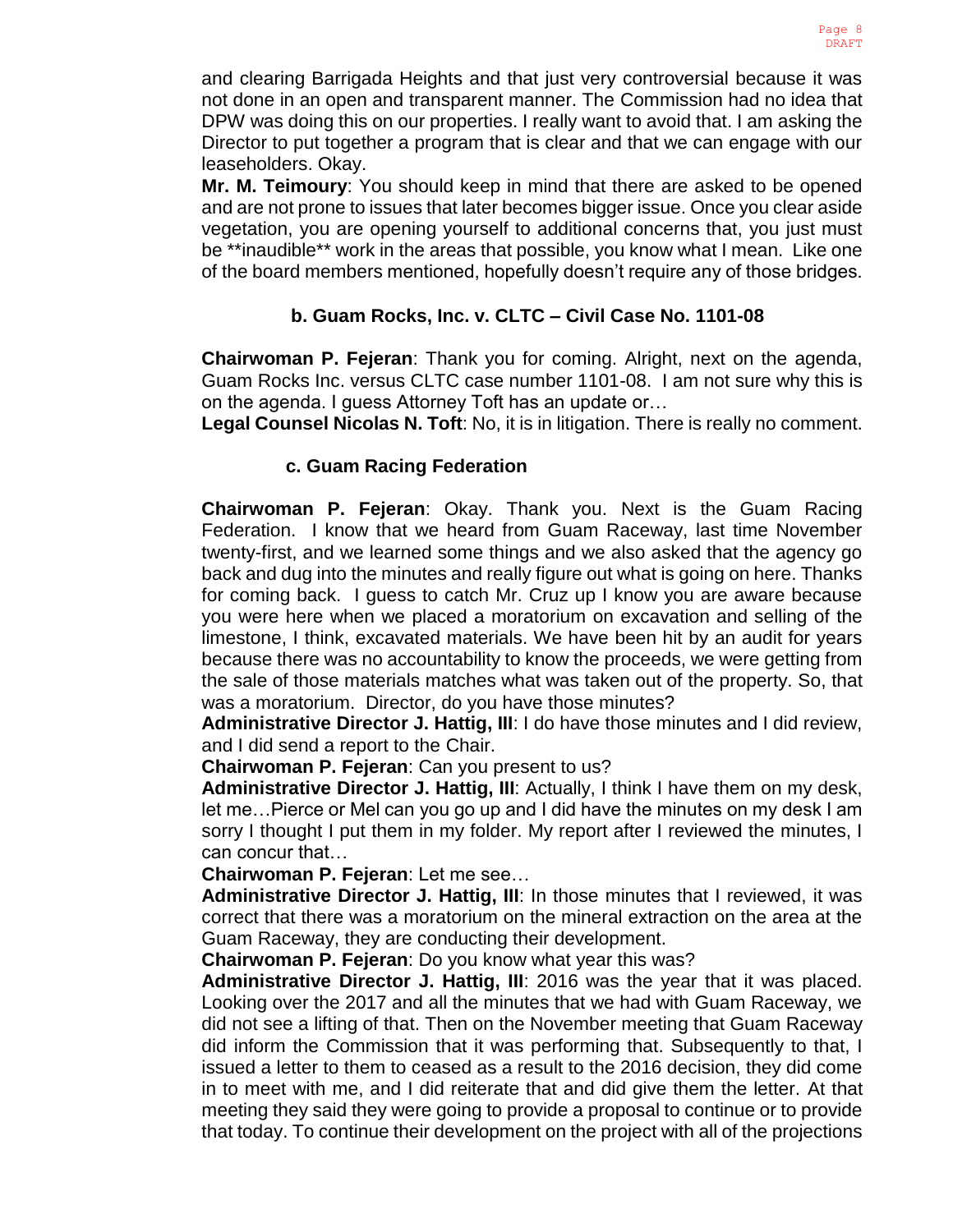that were projected to being from that kind of material and excavation and also moving forward for the…try to contact for the brand-new lease is as well as all going forward. I met with the Legal Counsel and Guam Raceway, and they should be here with a proposal to continue but as a result of that decision. I did issue a letter stating they should not be…and they have complied since from what I understand with our cease letter.

**Chairwoman P. Fejeran**: The Director was not here at the last meeting but I think Guam Raceway came and presented us, I guess, their masterplan, and also some permits that they received and it revealed this, you know I am sorry. It is frustrating that Mr. Cruz does not have a complete packet. This is not fair for him. **Guam Raceway General Manager Henry Simpson**: What doesn't he have we can make a packet for him? I can make up a package for you.

**Commissioner J. Cruz**: No, I needed it yesterday.

**Chairwoman P. Fejeran**: Yeah, I needed it yesterday. Okay there, so there were two permits, one of them was for the excavation and filling. In which we spoke this last time they would determine they would have 1.7 million yards in excess sold. So, there is two. It came as a complete surprise to the Commission that the last decision on this activity was no more. There was a moratorium on it. I understand that Guam Raceway did fulfill what the Commission asked of them, but what we asked was for the topographic survey and the evidence that the materials taken out matches the payments to us. I wish we had the minutes here but I have reviewed the minutes and that meeting was thank you it should have been giving to us but we finally have it, thank you very much. There was never a lifting of the moratorium. Unfortunately, I believe this has happened more than once in our dealing with Guam Raceway, it was not understood, and you made your own assumptions and went out and got these permits, it is overly concerning, even down to the payments that to be made for events on the property. You pretend that no we do not have to pay you for third party events but that is like you are making your own rules here. It is frustrating, you don't have a lease with us. We said in the last meeting you provide a fantastic service for our island, and the safety of our island, it is definitely a need for what you are doing but you have to do it the right way. I do not think the Commission has ever had an opportunity really to review your plans and approve them.

**Mr. H. Simpson**: They were if I could answer. The plans were approved back in the year 2000, 2001 by the CHamoru Land Trust at that time. Twenty-two years we first started back in 1998, our first plans were drawn up in the year 2000 with the Duenas Camacho and Associates. We had extensive meetings with CHamoru Land Trust, extensive meetings with GEDA, extensive meetings with the government. In fact, it took us three years from the time we got our lease till we got our first building. All of these have been reviewed and approved in the very beginning and it would have come along the lines until 2007.

**Chairwoman P. Fejeran**: I understand the military and what I am saying is that today, the times we were presented the date on them 2016, I could be wrong but these 2016 plans do not match the 2001 plans, that you are saying were approved. Is that right?

**Mr. H. Simpson**: There were awfully close, they were modified. What has happened is I know that during that time we were under the government. What we told by Land Management basically at that time was let us do this area for green waste let's use this area for where you can extract. We could not build anything from 2007 to 2014. We did not know in 2014 whether we were going to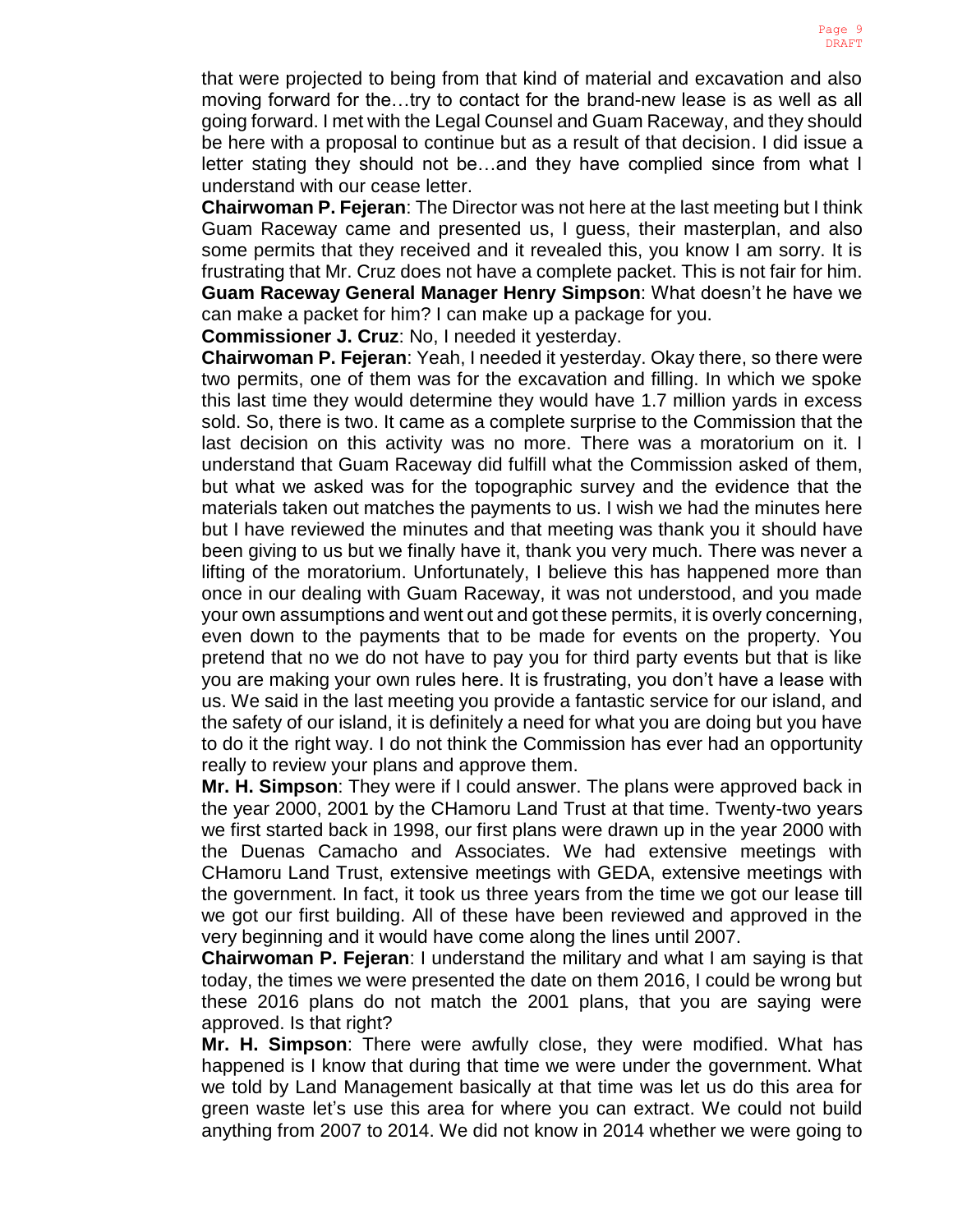stay there. We applied for that permit in 2014, the CHamoru Land Trust and Land Management knew that we were applying for them and they signed off on it at that time. As soon as the moratorium was \*\*inaudible\*\*, we went down to our plans again. It took from 2014 to 2019 to get that permit approved so, then there were two definitions that were confusing, one is mineral extraction, and one is grading. While we were with the military, we did what you technically call over excavation for mineral extraction because we could not build anything. We could not do anything but that was with the approval of Land Management and CHamoru Land Trust at that time. That was all done with the approval. Everybody was sitting there what are we going to do? Where are we going to go? First, in 2007, we started looking at Dandan, all over. No place to build a track by 2008. The plan's out there. When you say mineral extraction yes, we over excavated during those years but the idea of filling back but it kept us to pay the rent, it kept it open so we can have races, we can take care of the place. While this was going on. 2014 we applied for these permits, and the difference between mineral extraction or over extraction. Grading, natural grading were permits are permitted for to build the future track. Those are kind of two different things. In our mind we said ok no more over extraction no more anything to do with what is not on building the track. We did not take that as a moratorium to build the track. We took it as now we are not going to do that type of operation before we have a plan to move forward, were getting our permits, go for our long-term lease, get everything done.

**Chairwoman P. Fejeran**: I am glad you explained that because it makes sense to me. I appreciate you explaining that so, I really wish you would come to the Commission to clarify because that was not my understanding. My understanding was no more extraction and selling of the land. The selling of the excavated materials whether you are excavating or grading it, it is still material on CHamoru Land Trust property that you are selling. I know when I sat in that meeting it was noticeably clear that all that activity would halt, and you would come forward and the commission would decide again. You want to move forward, what are your plans, what exactly are you going to do? I am sure you were here when DPW was speaking and we asked them the same thing. That is exactly what you are doing on our property because you are changing it, drastically and like I said I do not think that plans have been approved at the commission level. We have residential lease holders; they must come in and show us building plans for their homes. The Commission approves those, so, to not hold you to the same standards to this huge piece of property would be very irresponsible of the Trust, so, Mr. Simpson I understand, you know, you had a different idea, but I am telling you today this was the Commission's idea, it is very concerning when we see this.

**Mr. H. Simpson**: We are following the guidelines here, that were approved by this commission here, not these people but this commission, years ago and has not altered very much and very small alterations that's been the same plan we've working on for twenty-five years. We are doing everything legal and we have all the permits, we have all the permissions we have tried to really do this, but it is difficult. Yet, like you folks, we are volunteers, we are trying to get it up to the point. You know this could really be a world class attraction for Guam, it takes all our help and participation to make it work.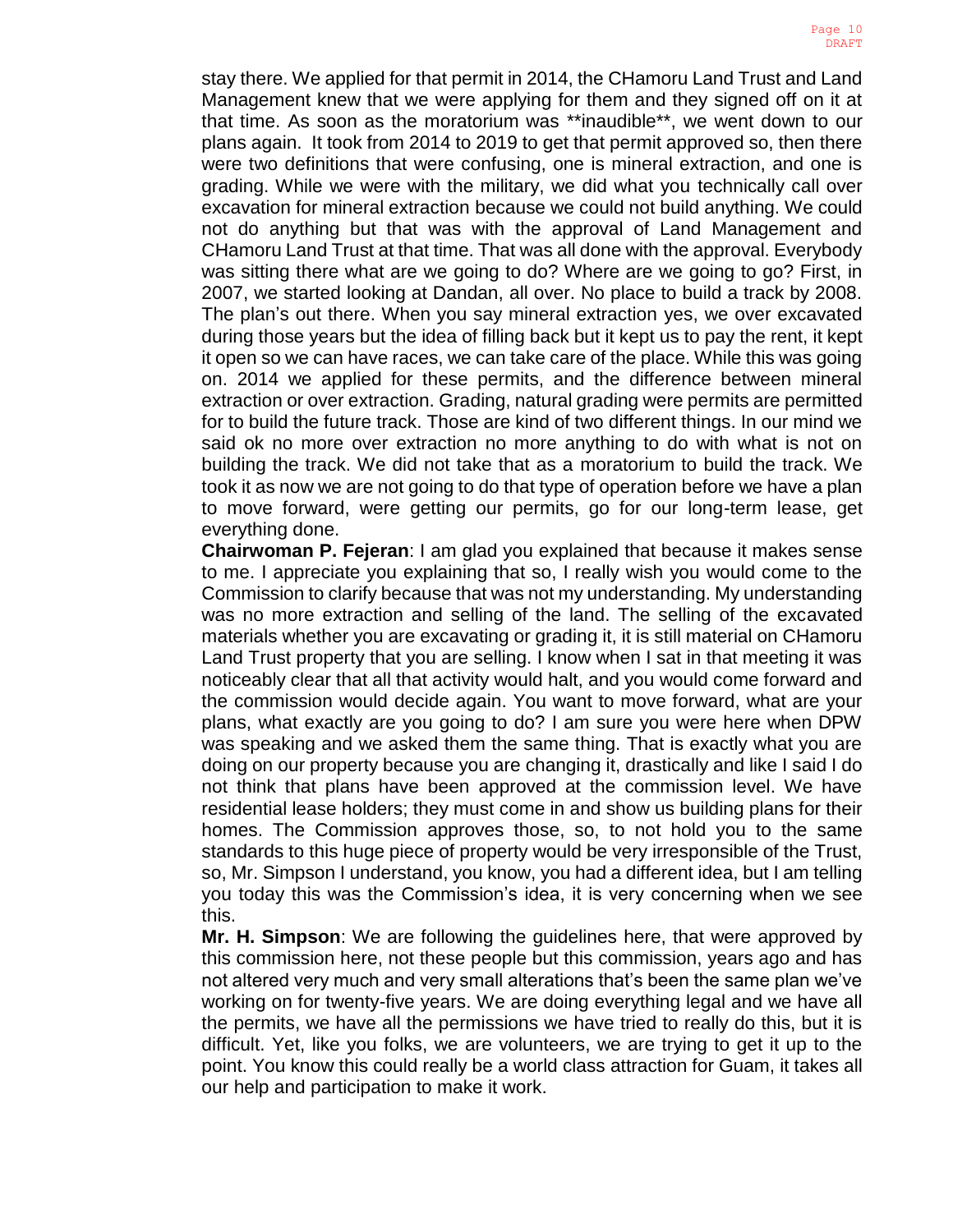**Chairwoman P. Fejeran**: Like I said the Commission had a very different position on that moratorium. Has any work for these permits been done, any materials sold, any excavated…?

**Mr. H. Simpson**: Yeah, there is a small amount where…did you get this Smithbridge letter I sent it to Jack and basically, they cleared the jungle off of four-acre area and a topographic survey. We are calculating it right now, there was small portion. Then we got the letter to stop so we could not do anything.

**Commissioner J. Cruz**: \*\*Inaudible\*\*. **Chairwoman P. Fejeran**: 2006, yeah.

**Mr. H. Simpson**: We do not have that exact number so we can get that number for you. The area that we are trying to clear is between Jerry Cramer or PIC, owns that piece of property but next to it.

**Chairwoman P. Fejeran**: No, is it near the \*\*inaudible\*\*?

**Mr. H. Simpson**: This piece right here to right here so what we are doing is clearing and down to right here. It is about four acres that is because we want to put a road from the main road, into this end. So, that's where right there. You see right there this area is a permitted area, we are not doing anything in this area right now.

**Chairwoman P. Fejeran**: You are not looking to receiving any income from sales of coral?

**Mr. H. Simpson**: We have sales of coral, and construction materials, we have a third line support.

**Chairwoman P. Fejeran**: I do not see from 2020 and it kicks in 2021?

**Mr. H. Simpson**: Actually, we have 2021, because I told Dave do not put anything there yet as we were uncertain where we were. I would love to put that into 2021.

**Chairwoman P. Fejeran**: So, you were receiving \$25,000.00 from revenue just from the sale from extracted material and \$75,000.00 from year one, \$25,000.00 for year two. \$100,000.00 year three. The way our agreement is currently set up fifty percent of the revenue of these two sales. Okay, so that is worth a…I do not see that factored into your 2021 revenue to be paid. The new lease does not allocate the percentage of sales…\*\*inaudible\*\*.

**Mr. H. Simpson**: We did call our rent.

**Legal Counsel N. Toft**: It is separate from rent.

**Chairwoman P. Fejeran**: So, we are missing a line here?

**Mr. H. Simpson**: Yeah.

**Chairwoman P. Fejeran**: Okay.

**Mr. H. Simpson**: Yup, actually…yeah under those three years there should be…sorry.

**Chairwoman P. Fejeran**: \*\*Inaudible\*\*.

**Legal Counsel N. Toft**: Just so the Board knows, to include it in your calculations of the…

**Chairwoman P. Fejeran**: Gross revenue. So, we were already getting our portion.

**Legal Counsel N. Toft**: Correct. We were already getting the fifteen percent.

**Chairwoman P. Fejeran**: In order to make a responsible decision on this, because right now we are still on the moratorium for the grading and excavation, taking of the land and selling it, right, what the Commission would like to see is what you have planned. So, we can look at it and…

**Mr. H. Simpson**: You are looking at our plans. This is our plans for now.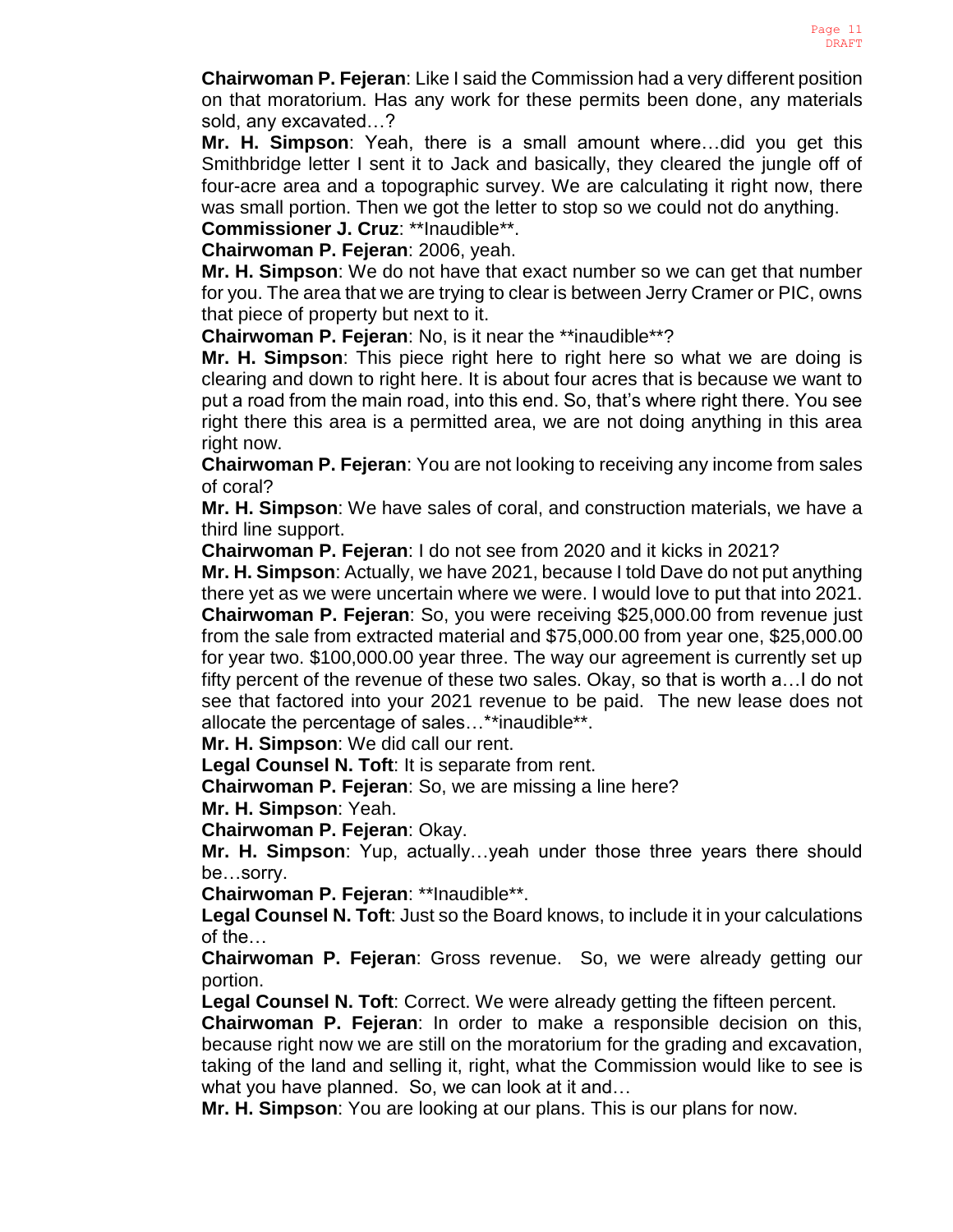**Chairwoman P. Fejeran**: Phase five, I guess that is what you are doing right now.

**Mr. H. Simpson**: Twenty acres there.

**Chairwoman P. Fejeran**: About twenty acres, not so great but it tells us about twenty acres. How much coral? How much friction materials will be digging out? **Mr. H. Simpson**: That twenty acres is about four hundred thousand, then…

**Chairwoman P. Fejeran**: What I want to see a very comprehensive plan presented to us, so, we are not scratching our heads and saying what is happening here. You know, we must have a comprehensive idea of what is happening on our property. Especially when the last time a decision was made, no more activity until we know what is going on. I appreciate that the survey and topo has been done, we would like to see that done so that we have it on our record, but this is a starting point. These are the phases, and this is the income that the Guam Raceway will be generating, and this is the portion that Land Trust, so…

**Commissioner J. Cruz**: On your twenty-acre clearing, or grading, are you going to phase in the permit or are you going to blanket it in?

**Mr. H. Simpson**: The whole area is permitted but he is only doing it on steps.

**Commissioner J. Cruz**: Could we get a copy or a site observation of each increment you guys…

**Mr. H. Simpson**: We can put the phases, it is phase five, but we can break it into what we think we want to do. The predictions of those phases.

**Commissioner J. Cruz**: So, the twenty acres…

**Mr. H. Simpson**: We have a twenty-acre permit, and these phases are over the four acres and best management practice and keep it good. We cleared that over three times and it is back to jungle already.

**Chairwoman P. Fejeran**: If you do not have the numbers yet, at least tell us this is the first part of the project that we want to do, really gives a comprehensive idea of the project that you are proposing for the entire thing. I don't want to do this on a piece know basis, I want to make sure that what we are looking at and discussing and approving, you know we are not going to approve like phase five, phase six and then you get to phase seven and we say no, no, no. It is like what is all that work done for. Provide the Commission comprehensive as you can providing. It sounds like you got all those details communicated to the Commission.

**Commissioner J. Cruz**: Can we just require them to provide a courteous status report on each page?

**Chairwoman P. Fejeran**: I think that if it is approved.

**Mr. H. Simpson**: That…

**Commissioner J. Cruz**: That would be an unapproved status.

**Mr. H. Simpson**: We do not mind doing a projection. That would be easy to do because we can work off the topo. Each phase, we believe where the boundaries would be. As projected forward, and a mining plan of where we believe we will be, grading plan. For the raceway to move forward and to produce an asset for the people of Guam, what we are doing is necessary to do. Just like every other site, somebody must go and start. You must tear down trees and you got to take either the rock or whatever away and that's part of the development. Overall, it is going to be a particularly good asset as far as income for CHamoru Land Trust is concern. It is all done for you. We have one thing that we are dealing with and it is a small cave, so I am dealing with the guys at the Historical Preservation.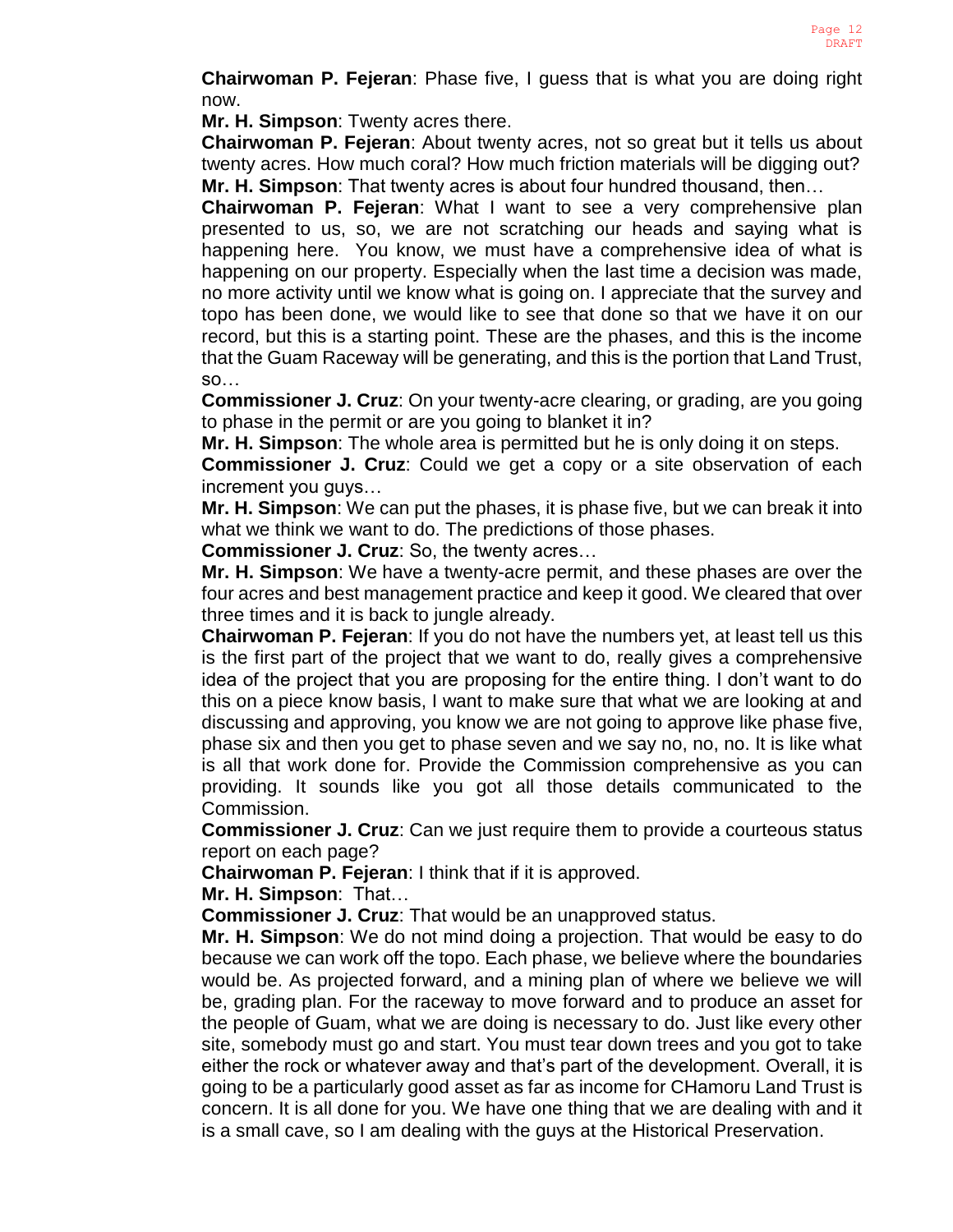**Chairwoman P. Fejeran**: If you can include that also…

**Mr. H. Simpson**: It is on the plan.

**Chairwoman P. Fejeran**: In the narrative and all of that…give us…tell us everything. We like we are left out in the cold. You guys have obviously been doing a lot, a lot great work. Sounds like diligent and responsible, I appreciate that. In that narrative a description proposal you did provide, but if you could also provide us ways you would keep us along like Commissioner Cruz mentioned, periodic status reports, tell us, you know if we approve this, this is what we can expect.

**Mr. H. Simpson**: We would like to ask at this time if we can continue with these four acres so that we do not have to stop them. On your next meeting on the nineteenth, yeah, the nineteenth, we can come in with our preliminary plan on the other sections. I think we got the framework of our lease, and if you can vote to approve that so we can move that along to the Legislature because it got to be approved by them. It may get redone by them and so it is the Legislature that I am afraid of and so we need to move it pass this point.

**Chairwoman P. Fejeran**: It is unusual with the activities happening on the site, I hope you continue to occupy the site and use the site on this month to month lease but that moratorium basically says no new project. I do not want to rehash what we hashed out in beginning but that was the Commission's decision. This is your opportunity.

**Mr. H. Simpson**: This is our difference of mineral extraction and extracting where the track. There is a difference.

**Chairwoman P. Fejeran**: They are same, thank you, they are the same. You are fooling nobody Mr. Simpson. Let us do this right, I want to do this right. Hey, I am going to grade but I am going to grade like thirty feet down. I appreciate that you came in today, you were able to speak, I do not know what you are asking of us to approve the four acres what are the activities?

**Mr. H. Simpson**: I think to continue we will give the full details, and the extraction amounts.

**Chairwoman P. Fejeran**: But now the cease and desist holds, there is no further grading.

**Mr. H. Simpson**: We are asking…

**Chairwoman P. Fejeran**: My question is what are you asking now?

**Mr. H. Simpson**: For us to continue the four acres. Permits expire in April, we really are in the permit stage. The permits are only for twelve months and then we must renew. It is basically in a renewal stage.

**Commissioner J. Cruz**: Is it a grading permit?

**Mr. H. Simpson**: It is a grading permit, yeah.

**Chairwoman P. Fejeran**: I am curious Legal Counsel, what is our leverage for getting higher royalties?

**Legal Counsel N. Toft**: Simple, the Board request and if they agree to it, I mean it is an open negotiation…\*\*inaudible\*\*.

**Mr. H. Simpson**: I think I agree to that it is open negotiation.

**Chairwoman P. Fejeran**: When can you have that information to us?

**Mr. H. Simpson**: Prior to Christmas, we will get something to you. I certain do, the topo is done on the four acres and if we can carry on, I could give you the possible amount come out of there, the amount that comes out of the four acres. If we could move forward and then I can do the next four acres and you would have that information as soon as I get the survey.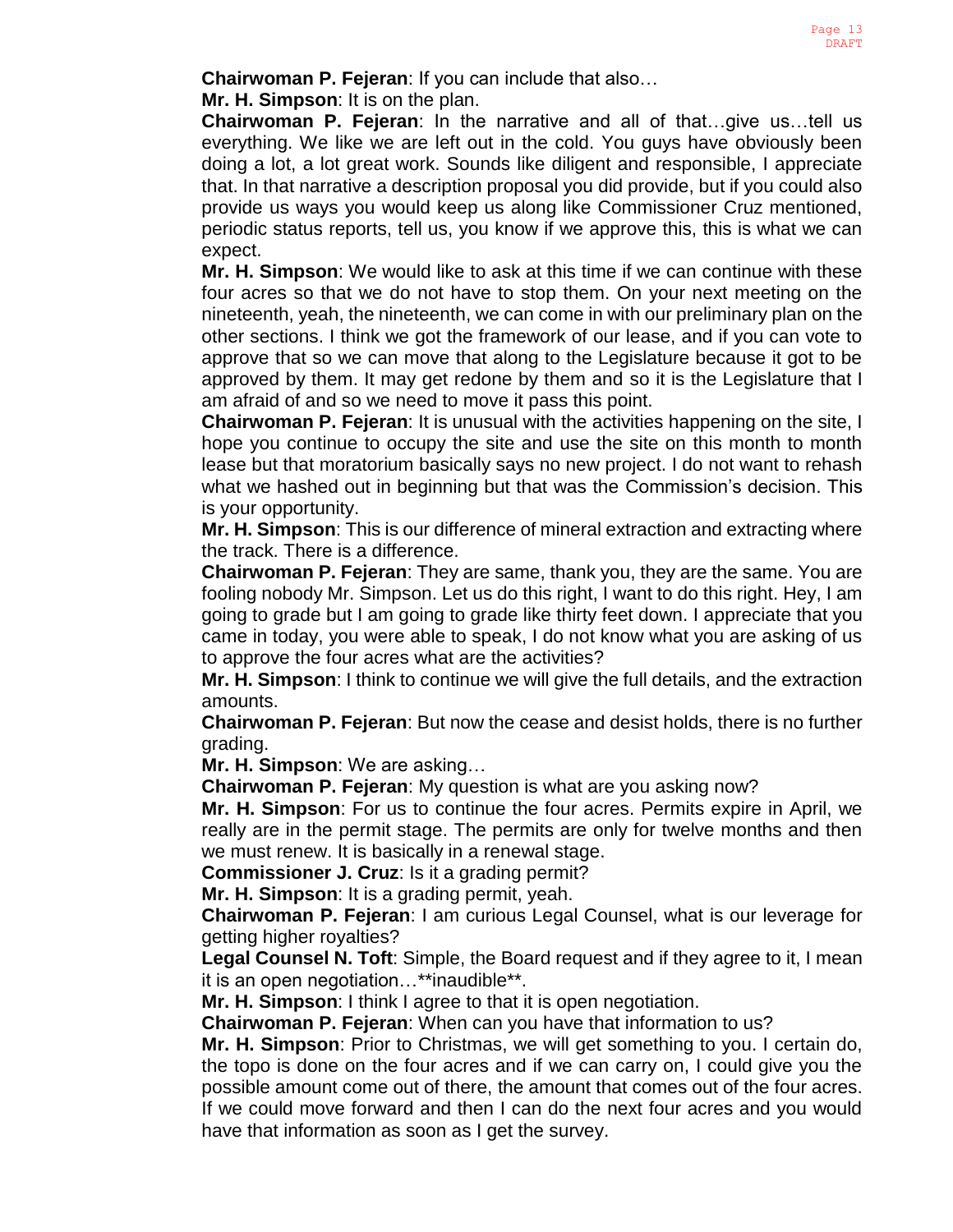**Commissioner J. Cruz**: So, maybe what they can do is present us with the application for the four acres with the detail of the excavation plan and your permit plan. We will route it here first before you go to Public Works and get your…

**Mr. H. Simpson**: No, we got this permit…

**Commissioner J. Cruz**: I understand that but what we want to see is the four acres a total of how many volumes are being excavated.

**Mr. H. Simpson**: Yeah, we can give you that within the next few…

**Commissioner J. Cruz**: \*\*Inaudible\*\*.

**Mr. H. Simpson**: It is part of the twenty acres, it is one big number of twenty acres. They are doing four acres at a time.

**Commissioner J. Cruz**: Maybe we can ask you to submit us a…

**Mr. H. Simpson**: We can probably predict the total…

**Commissioner J. Cruz**: Twenty acres is hard to…

**Mr. H. Simpson**: But until we do the actual topo for the because we only topo four acres.

**Commissioner J. Cruz**: That has always been the problem, Henry, is the topo. So, is any of this permit still good?

**Mr. H. Simpson**: Yes.

**Commissioner J. Cruz**: December 17, I mean, 2017…

**Mr. H. Simpson**: Which is that one?

**Commissioner J. Cruz**: The…99.72?

**Mr. H. Simpson**: The Hawaiian Rock is the one with blue. No, it is not good anymore. But what happened there was…

**Commissioner J. Cruz**: But is this part of the twenty acres?

**Mr. H. Simpson**: No, but when you open it up…

**Chairwoman P. Fejeran**: So, that permit is no longer valid? The only valid is with Smithbridge.

**Mr. H. Simpson**: The only one, but this one is folded into Smithbridge's permit. This was before they got their permit for this area.

**Commissioner J. Cruz**: So, you got a permit for a twenty acre and you are going to start excavating at four acres? How much of that twenty acres is a volume of excavation?

**Mr. H. Simpson**: I am going to give you that…

**Commissioner J. Cruz**: So, when we get that we can decide of further lifting of the moratorium.

**Mr. H. Simpson**: What we are hoping on doing was continue four acres and because we did the topo and be able to account for it at the end. We will come in with the other four sections.

**Commissioner J. Cruz**: Just concentrate on the four acres…

**Mr. H. Simpson**: Yeah, that will…

**Commissioner J. Cruz**: Give us what you are proposing then we will lift the moratorium, but right now I just do not know what we are looking at.

**Commissioner A. Bordallo**: Do you have a deadline?

**Mr. H. Simpson**: Lots of deadlines.

**Commissioner A. Bordallo**: What is the first deadline you must do this? **Mr. H. Simpson**: For us to start moving again, is that what you are asking? **Commissioner A. Bordallo**: Yeah.

**Chairwoman P. Fejeran**: I think it is…what is the rush? Why can't you wait? I mean…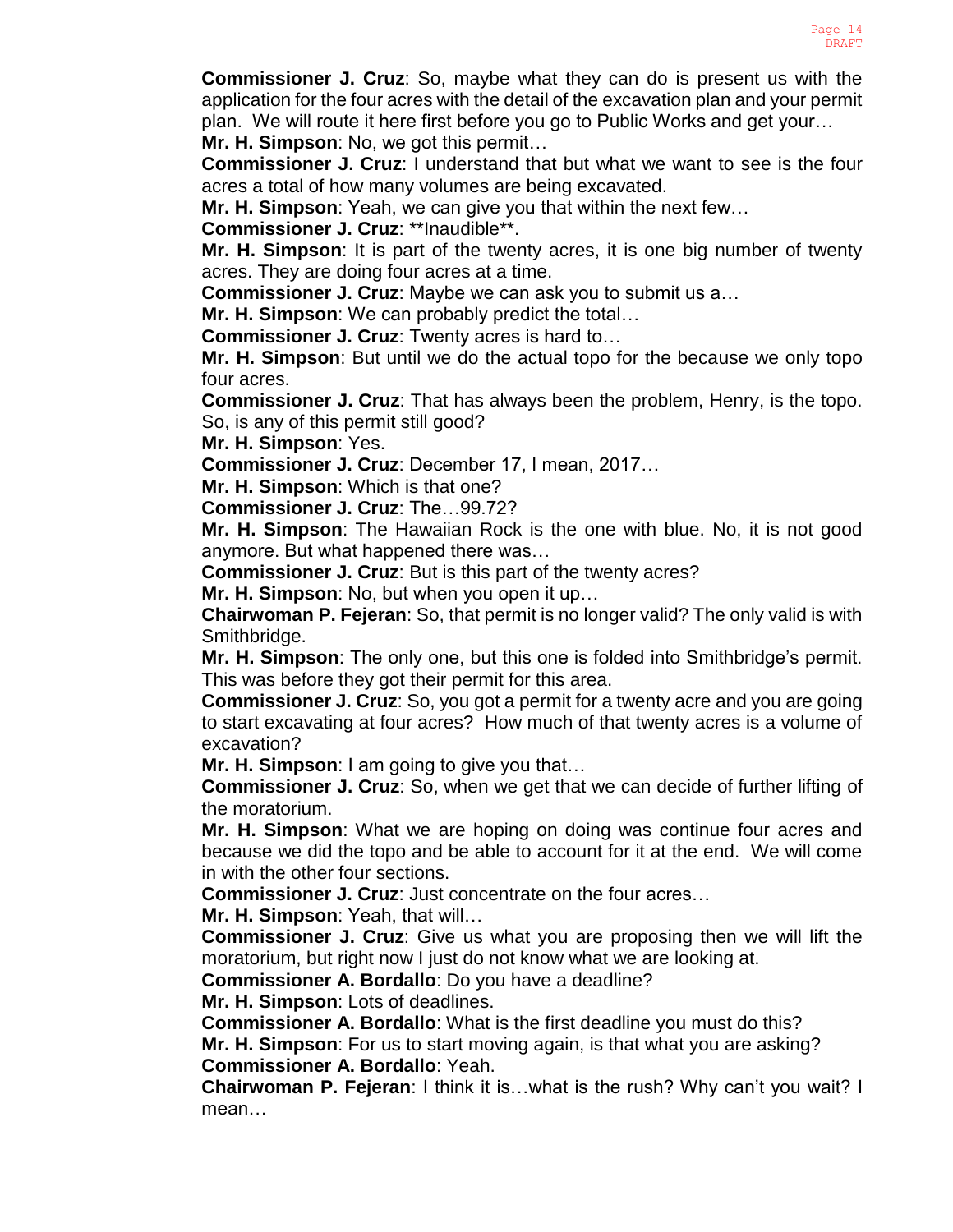**Mr. H. Simpson**: It is the same as staring any project, you start, and you are focused on that area. Then you are halted, so…really, we like to focus and complete.

**Commissioner J. Cruz**: So, when does the permit expire?

**Mr. H. Simpson**: 2020. So, for us it is important to move it and…

**Commissioner J. Cruz**: But the moratorium was back in 2016. It is like we are saying, stop but go ahead and do it.

**Mr. H. Simpson**: Stop over excavating, but it did not say stop building.

**Chairwoman P. Fejeran**: No, that was not what was said. We did not say stop over excavating.

**Mr. H. Simpson**: Stop mineral extraction. That mineral extraction was separated from grading. We they say mining and grading is the same, it really is not. Here is the difference, here, here is the difference. In order to do mining and what these guys have to do is drill thirty feet, and that is why you see great big pits. Like Perez Brother's pit, the pit at Fadian, all the different pits are straight edges, they drill thirty feet down and they blast that. That is a phase, they will blast off a phase. That is the most economical way to mine the limestone.

**Chairwoman P. Fejeran**: That is not what you are doing.

**Mr. H. Simpson**: We are drilling and blasting short piece, 15 feet, 20 feet.

**Chairwoman P. Fejeran**: But it is the same. You are doing the same. There is still land that is taken off our land. I am sorry, there is land to a land being taken off our land being sold. That was what the moratorium was about. Stop taking our land and selling it. I hear your position I am telling you that was not the understanding the Commission had.

**Mr. H. Simpson**: To get to the requirement of the plan…

**Chairwoman P. Fejeran**: Yeah, but the plan, you guys made the plan. If say like 50, how high of a plateau are you on? If the plan was forty feet down, oh well we are just matching the plan we are just grading it, sorry so semantics here is land taken off our land and being sold, okay. Is that going to be happening with these four acres?

**Mr. H. Simpson**: What happens there is they are drilling and blasting…we are not selling it to people.

**Chairwoman P. Fejeran**: Are you making money off this?

**Mr. H. Simpson**: They pay us a royalty because it's good material.

**Chairwoman P. Fejeran**: And you are giving us a royalty?

**Mr. H. Simpson**: Yes, we pay you back half. The reason we are lucky to do that is if this were red dirt, they would never do this.

**Chairwoman P. Fejeran**: I am going to play devil's advocate. If it was not you and it was the CHamoru Land Trust, say hey this is our property that we are sitting on, let us go ahead and excavate this and generate some revenues for the same. We would get 100% of the proceeds.

**Mr. H. Simpson**: Yes, exactly but what you would have is a big hole when you are done.

**Chairwoman P. Fejeran**: I think there is one on your site right now.

**Mr. H. Simpson**: There are several of them around. This is producing an asset for the future for CHamoru Land Trust and the island. It is a means to go forward so…

**Chairwoman P. Fejeran**: What is, I am sorry to interrupt you, what…if the Commission says today, okay, we will lift the cease and desist for the four acres